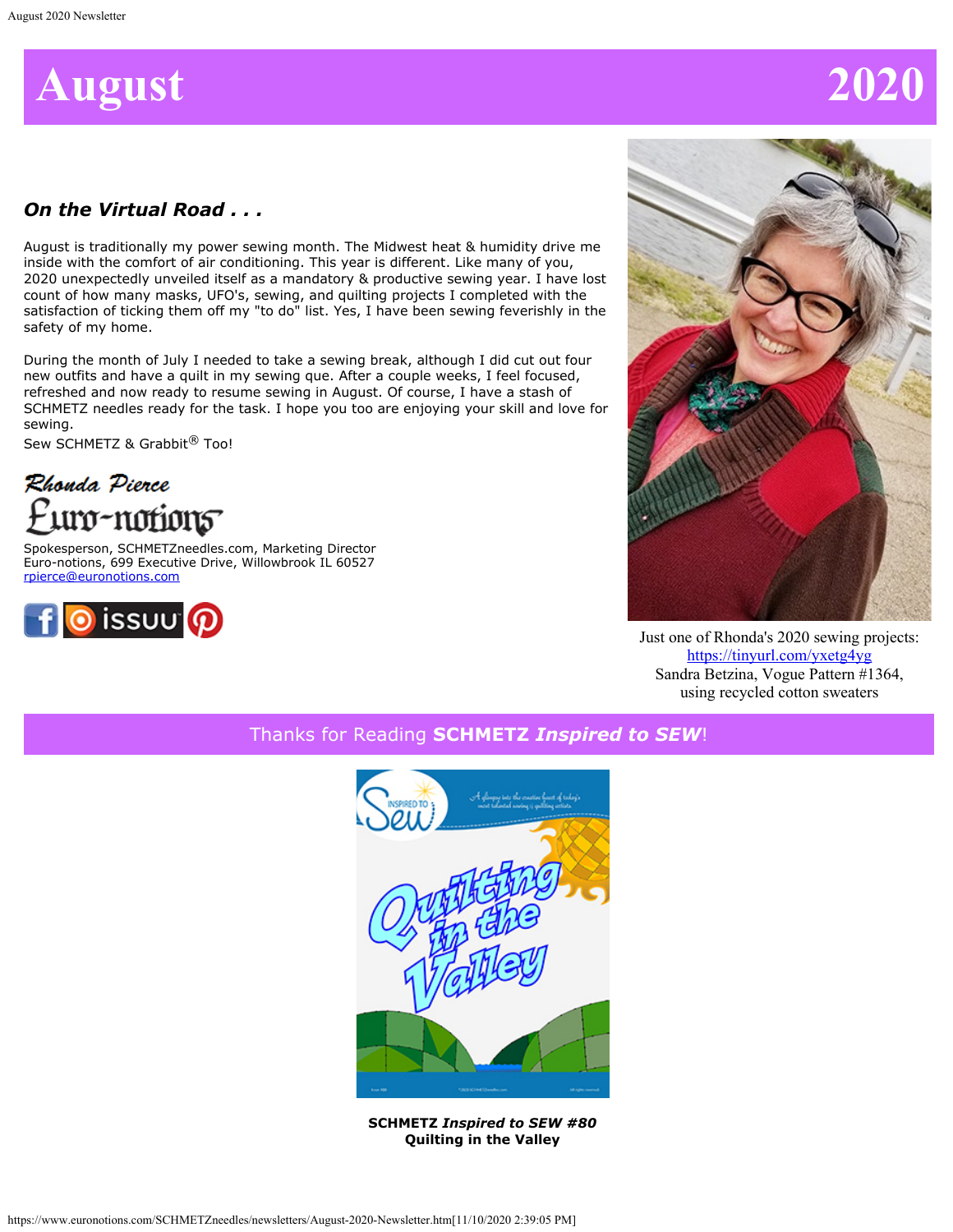This is a great news story! An inspired story for any stage of your career or life, whether you are a small business owner, an aspiring entrepreneur, and as an individual. Lisa Furleigh's advice is sound.

Lisa Furleigh, Quilting in the Valley owner, shares three pieces of advice. The second piece is a staple in my daily mindset. Maybe you too are inspired by this Henry Ford quote,

*Whether you think you can, or you think you can't - you are right.*

Enjoy Rita Farro's interview with Lisa reminiscing about catching the quilt bug, while establishing a successful & demanding corporate career. You will definitely want to meet Lisa in one of her Quilting in the Valley stores, and if that is not possible, go online to Facebook and YouTube to catch her enthusiasm. Prepare to be inspired!

[Click HERE to read on issuu.com.](https://issuu.com/schmetzneedles/docs/its80-aug20?fr=sYTJiYzE3NTM3)

### **SCHMETZ Snippets**



Starting August 3rd, Rhonda is giving impromptu FBLives from her office/conference room/warehouse and personal sewing room. These brief videos - 3 minutes or so - give a glimpse into facets of everyone's favorite sewing products: SCHMETZ & Grabbit Sewing Tools. Have a couple giggles, learn needle facts & sewing tips. A little of this & a little of that ... SCHMETZ Snippets.

Join Rhonda on FB/SCHMETZneedles. These will be posted on YouTube/SCHMETZneedles too.

**SCHMETZ Needle Fact - Copy & Paste into Your Own Newsletter or Blog!**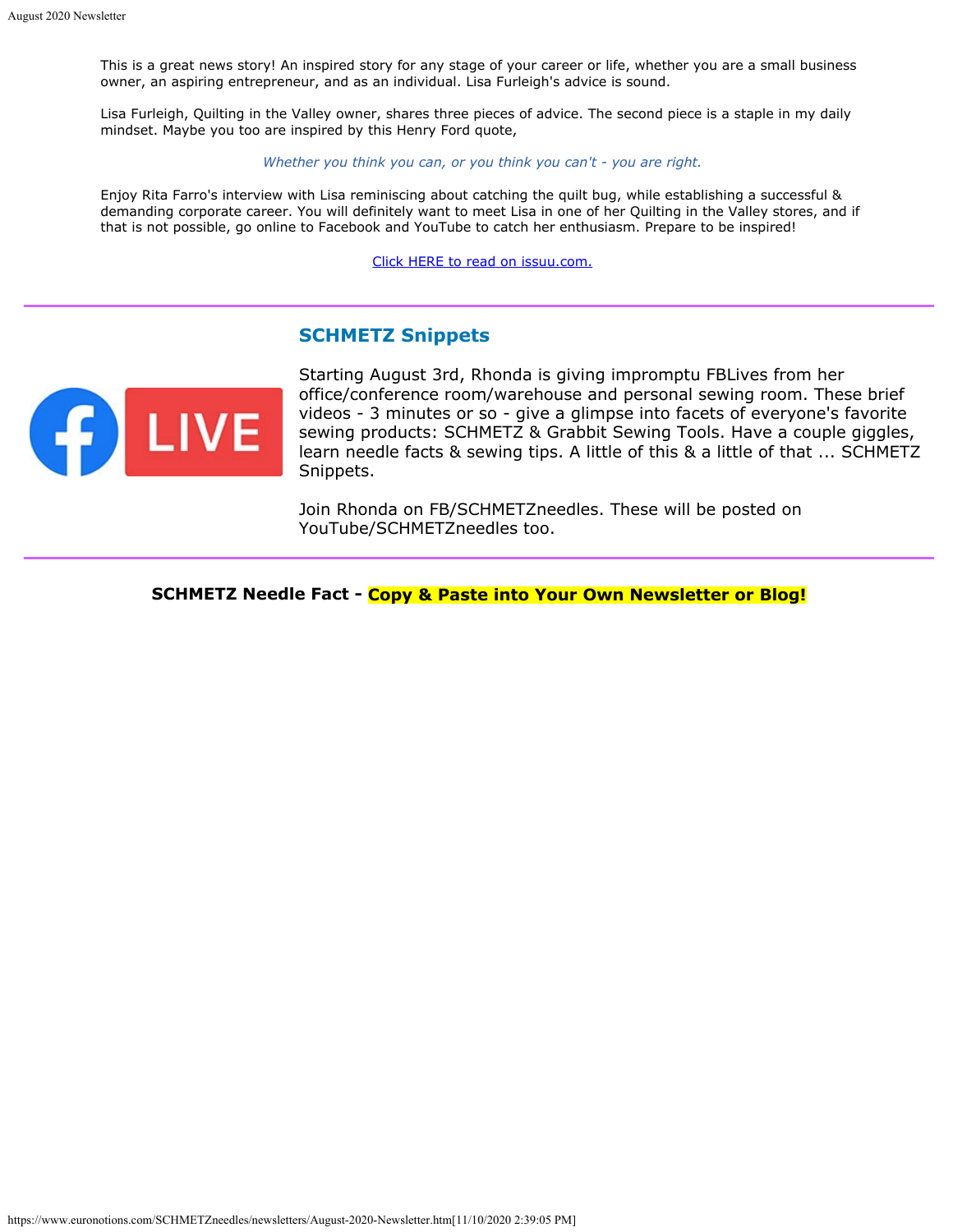

# **Making masks?**

Popular needle choices for mask making: Universal, Microtex, Super NonStick, Jeans.

Let fabric, project density, and needle availability dictate your SCHMETZ needle choice.



#### **Universal**

<https://www.schmetzneedles.com/item/Universal-Needles-99999> <https://www.schmetzneedles.com/item/CHROME-Universal-Needles5-Pack-100190>

#### **Microtex**

<https://www.schmetzneedles.com/item/Microtex-Sharp-Needles-3> <https://www.schmetzneedles.com/item/CHROME-Microtex-Needles5-Pack-100194>

**Super NonStick**

<https://www.schmetzneedles.com/item/SUPER-NonStick-Needle-Carded-100254>

#### **Jeans/Denim**

<https://www.schmetzneedles.com/item/Jeans-Needles-13> <https://www.schmetzneedles.com/item/CHROME-Denim-Needles5-Pack-100191>

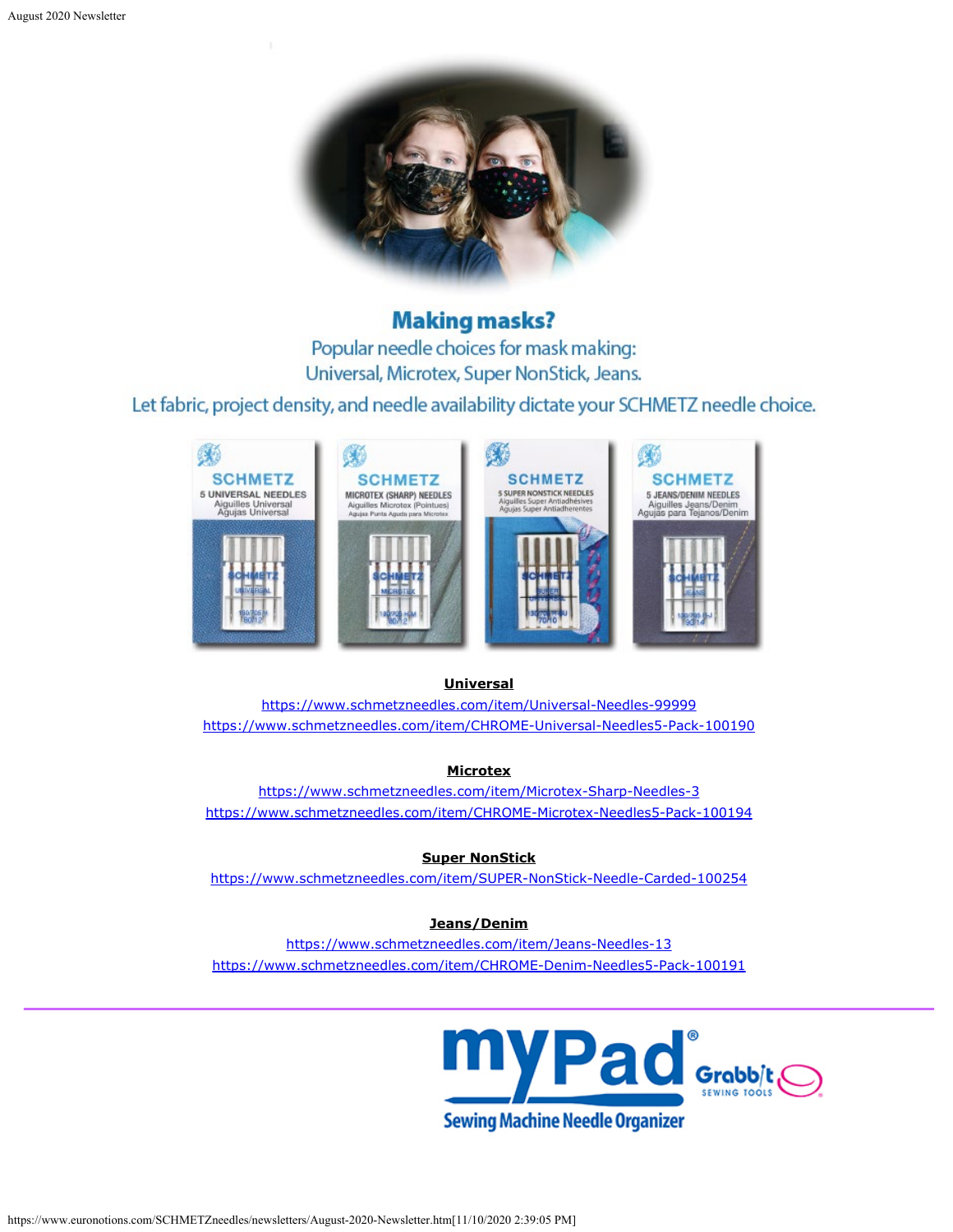

The Grabbit MyPad is an easy way to organize slightly used sewing machine needles by needle type & size. Use the flower head pin to identify the needle currently in your machine, if you are not already using SCHMETZ color coded needles. Available now at local quilt shops and sewing machine dealers.

US Retail: \$11.95

[Click HERE for more information.](https://www.schmetzneedles.com/item/myPad-for-Needles-100129)



### **Complete Photo Guide to Sewing**

A photo step-by-step book of hand and machine stitching targeted for the beginner youth sewer. Colorful, bright photos with easy to understand directions. Tips for incorporating the readers own embellishments, ideas and designs. Janith Bergeron and Christine Ecker founded The Sewing Tree, LLC in the spring of 2003 and enjoy teaching sewing to people of all ages and interests. They developed a comprehensive method of teaching which benefits beginner to advanced sewing students.

[Click HERE for more information.](https://www.amazon.com/Creative-Complete-Photo-Guide-Sewing/dp/1589238230)



## **Have You Read These Back Issues?**



Coping with the Pandemic

#### **SCHMETZ** *Inspired to SEW*



Ecclesiastical Sewing



Issue 77 4-H Now ... The REST of the Story

<http://www.schmetzneedles.com/archived-digital-magazines/>

# **Share Your Love of Sewing. Share this Newsletter.**

*Where's Rhonda? 2020 Schedule* **(Maroon color indicates Wholesale Venue)**